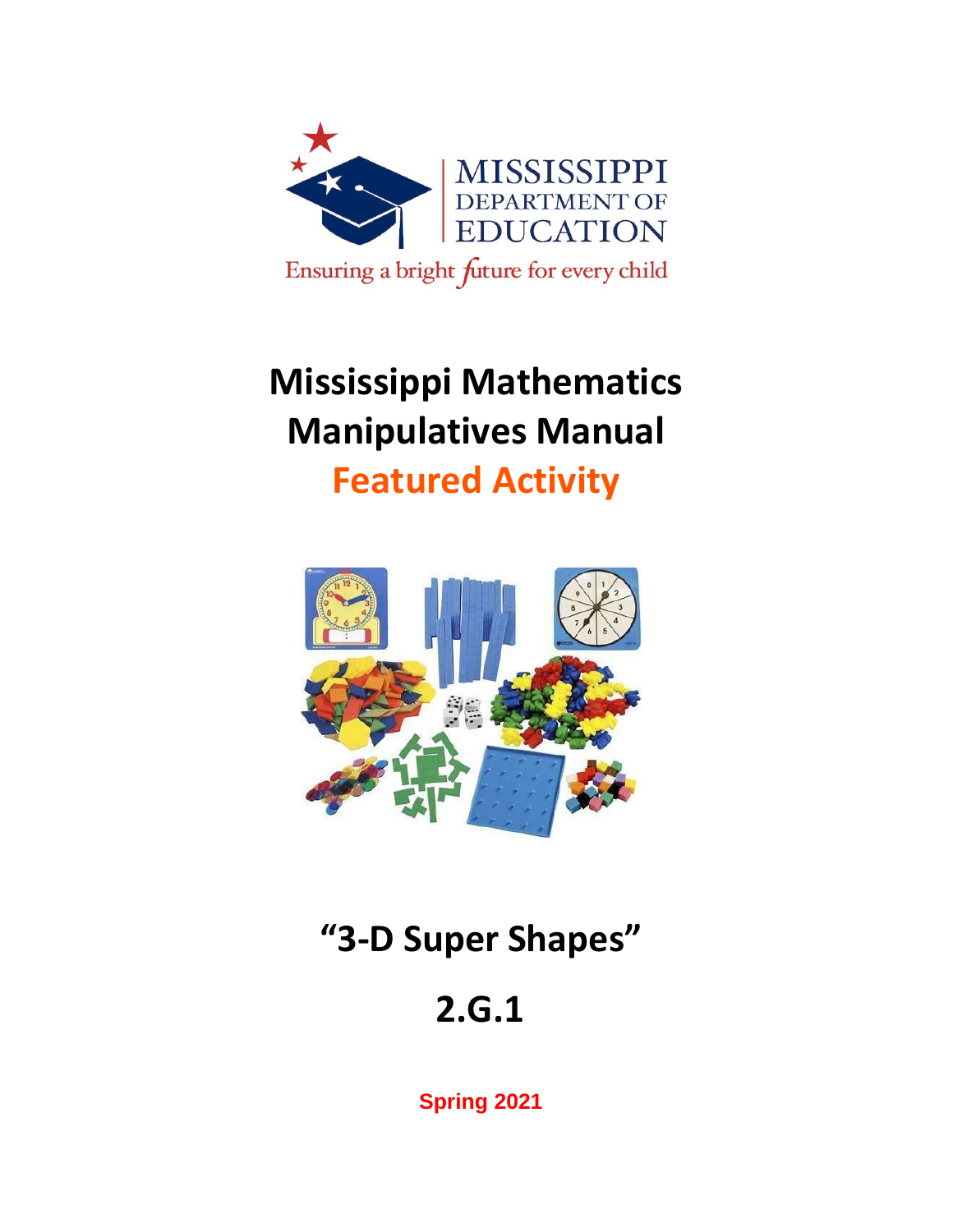

**Carey M. Wright, Ed.D.** STATE SUPERINTENDENT OF EDUCATION

> **Nathan Oakley, Ph.D.** CHIEF ACADEMIC OFFICER

> > **Wendy Clemons**

EXECUTIVE DIRECTOR

Office of Secondary Education, Dropout Prevention, & Professional Development

### **Marla Davis, Ph.D.**

Academic Liaison Office of Academic Education

### **Tommisha Johnson, Ed.S.**

K-12 MATHEMATICS CONTENT DIRECTOR Office of Secondary Education

As we continue our efforts to develop high-quality instructional materials (HQIM) and resources, the Mississippi Department of Education (MDE), through the Academic Education Office, would like to showcase instructional practices and activities that foster conceptual understanding through the use of manipulatives in the mathematics classroom.

The **Mississippi Mathematics Manipulatives Manual** features activities meant to serve as short, hands-on procedures that may be implemented before, during, or after a lesson to support the teaching and learning process of the Mississippi College- and Career-Readiness Standards (MCCRS) for Mathematics. Alignment with the MCCRS Scaffolding Document has been included for additional support. Teachers may contact staff at the MDE if they would like to borrow manipulatives for classroom use.

Teachers may modify these activities to meet the needs of the students they serve and their instructional delivery model (virtual, in-person, or hybrid).

> Special Thanks: Lori Hamill Pontotoc City School District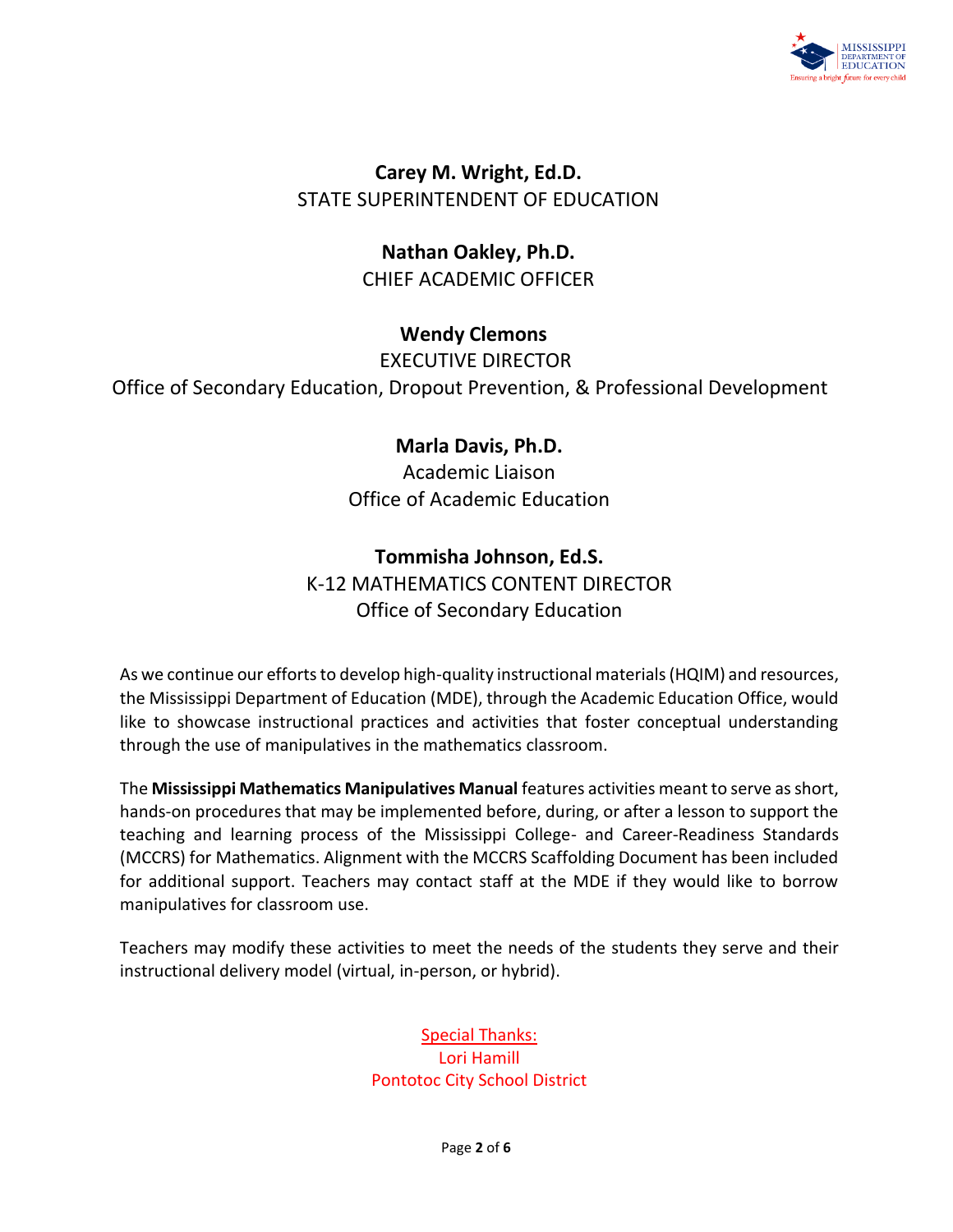

### **3-D Super Shapes**



#### **MANIPULATIVE(S):**

- Large teacher-made tubes created from tightly rolled newspaper (or butcher paper)
	- o *For smaller scale option, the teacher may also use wrapping paper tubes or paper towel tubes.*
- Masking Tape

**GRADE LEVEL OR COURSE** 

#### **TITLE: DOMAIN AND CLUSTER HEADING:**

CCR Mathematics Grade 2 Geometry (G):

Reason with shapes and their attributes.

#### **STANDARD(S):**

**2.G.1**: Recognize and draw shapes having specified attributes, such as a given number of angles or a given number of equal faces. \* Identify triangles, quadrilaterals, pentagons, hexagons, and cubes.

\*Sizes are compared directly or visually, not compared by measuring.

#### **PREREQUISITE SKILLS:**

- 1. Know the names and faces of objects (e.g., rectangles, squares, trapezoids, triangles, half-circles, and quarter-circles).
- 2. Know the names of three-dimensional shapes (e.g., cubes, right rectangular prisms, circular cones, circular cylinders)
- 3. Combine shapes to make new shapes.
- 4. Decompose shapes into other shapes.
- 5. Build and draw shapes.

#### **ACTIVITY:** Note: Activity Sheets Attached

- 1. Divide students into small groups (4-6 per group).
- 2. Assign each group one of the following three-dimensional (3-D) shapes: a cube, a triangular pyramid, and a square pyramid.
- 3. Provide each group/team a copy of Activity Sheet 1. *(Attached)*
- 4. Then have students discuss and list the two-dimensional (2-D) shapes that are needed to create their group's three-dimensional (3-D) figure.
- 5. Each team will use the teacher-made tubes to create their two-dimensional (2-D) shapes first. Then students will use the masking tape to connect the sides of each 2-D shape. *For example, to create a cube, a group will need to*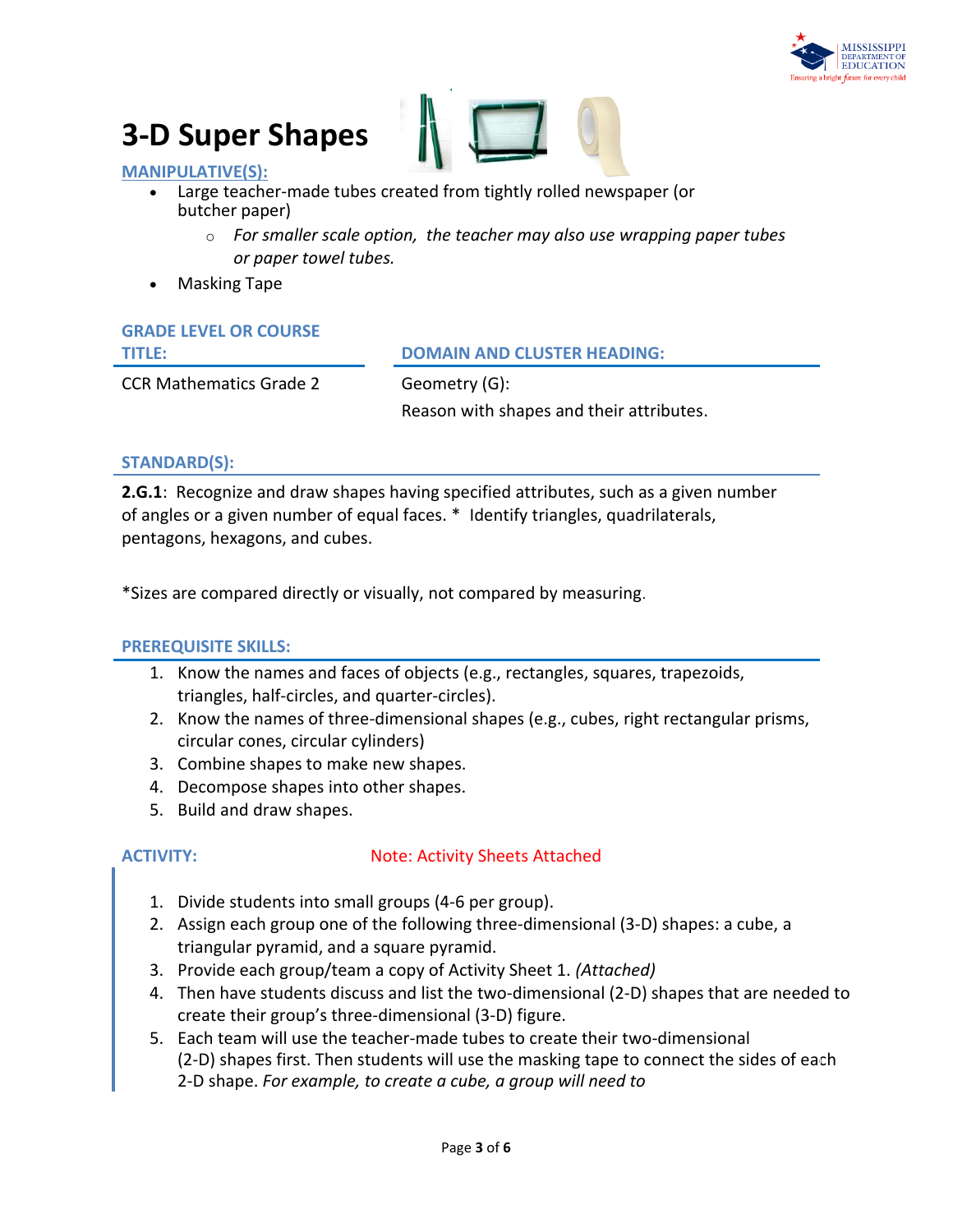

*create 6 squares. That means they will need 24 tubes! 4 Sides x 6 Squares = 24 Sides.*

- 6. Once the teacher checks that all 2-D shapes are created, groups will work to connect their 2-D shapes to make a 3-D figure. "Sides" will be wrapped in tape to join them and they will become "edges."
- 7. After all figures are completed, groups will complete their group activity sheet (Activity Sheet 1).
- 8. Once the teacher verifies students have completed their 3-D figures correctly, the groups will circulate around the room to complete their activity sheets (Activity Sheet 2) to analyze the attributes of the other groups' shapes.

#### **QUESTIONS TO CONSIDER:**

- What is the difference between a two-dimensional (2-D) figure and a three-dimensional (3-D) figure?
- What does each "tube" represent?

#### **RESOURCES:**

- [Mississippi Mathematics Scaffolding Document](https://www.mdek12.org/sites/default/files/Offices/Secondary%20Ed/ELA/ccr/Math/02.Grade-2-Math-Scaffolding-Doc.pdf) (Grade 2, Page 25)
- [2016 MCCRS for Mathematics](https://districtaccess.mde.k12.ms.us/curriculumandInstruction/Mathematics%20Resources/MS%20CCSSM%20Framework%20Documents/2016-MS-CCRS-Math.pdf)

**Optional:** The University of Mississippi's Center for Mathematics and Science Education has an extensive inventory of math (and science and technology) tools and manipulatives that teachers may borrow for classroom use at no charge. Click the link below to access the inventory list and complete a check-out request.

● [CMSE Manipulatives](https://sites.google.com/go.olemiss.edu/cmseresources/home)

#### **BEYOND THE ACTIVITY:**

- **Accommodation(s):** This activity can be modified by using toothpicks and marshmallows or gumdrops.
- **Extension(s):** The activity can be used to have students practice perimeter by measuring the sides of each 2-D figure before joining them to create the 3-D shape/figure.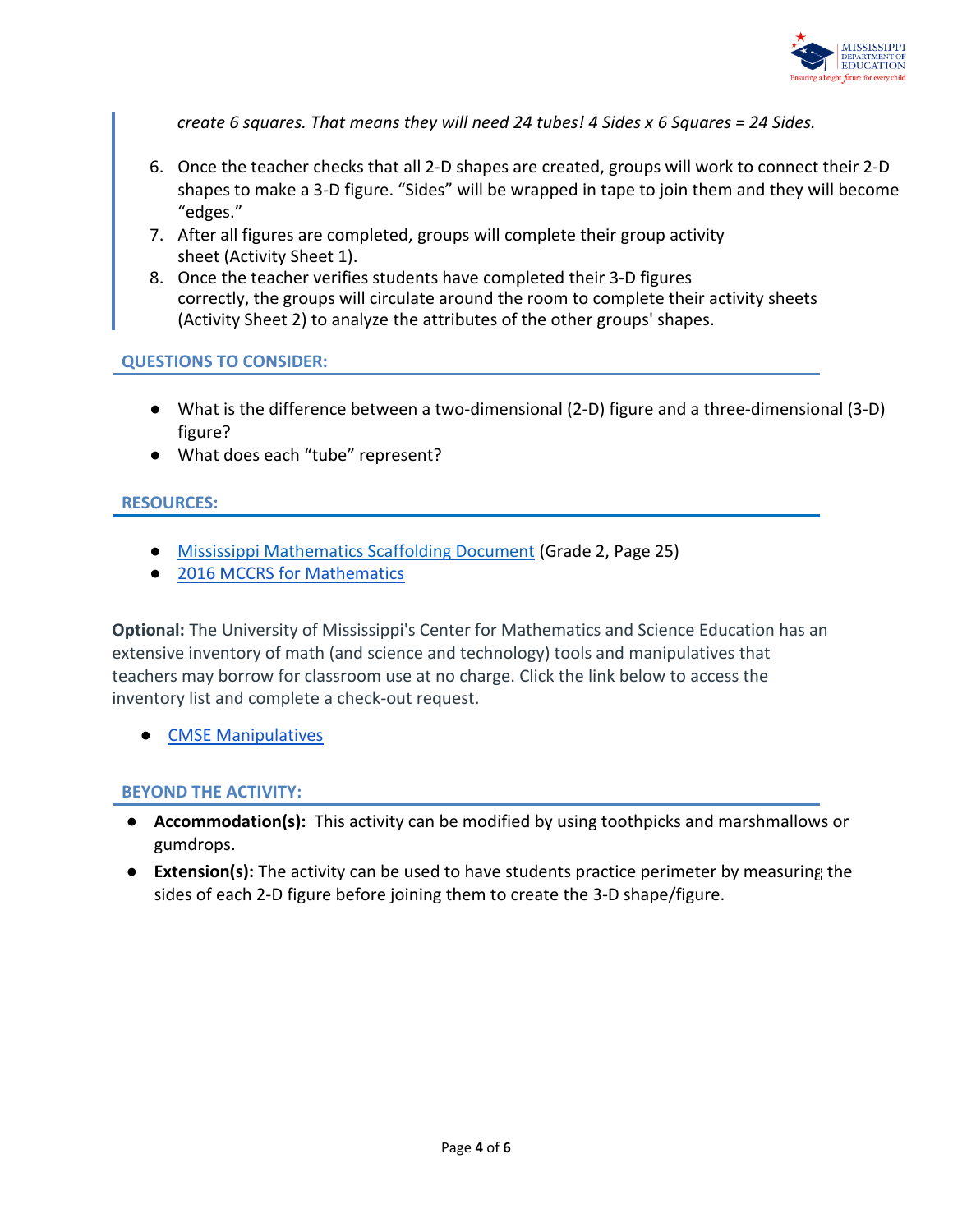

### **Activity Sheet 1 3-D Super Shapes**

My team's 3-dimensional figure is a

- 1. What 2-dimensional shapes make up your team's figure?
- 2. Draw each shape in the chart below.
- 3. How many shapes are there in your figure? Write the number in the table below.
- 4. How many sides are in your figure? Write the number in the table below.

| Name of 2-D Shape | Draw the Shape | How Many? | <b>Number of Sides?</b> |
|-------------------|----------------|-----------|-------------------------|
|                   |                |           |                         |
|                   |                |           |                         |
|                   |                |           |                         |
|                   |                |           |                         |
|                   |                |           |                         |
|                   |                |           |                         |
|                   |                |           |                         |

- 4. Create the 2-D shape you listed in the table above using the tubes and tape provided. The number of sides indicates how many tubes you will need for **each** shape/figure.
- 5. Ask your teacher to check your shapes before continuing.
	- a. Teacher check:
		- i. \_\_\_\_\_ Good job! Go on to item #6.
		- ii. \_\_\_\_ Uh oh! Let's took a second look at this. Let's do this together.
- 6. Connect your two-dimensional (2-D) shapes to build your team's three-dimensional (3-D) figure. Draw your figure below: